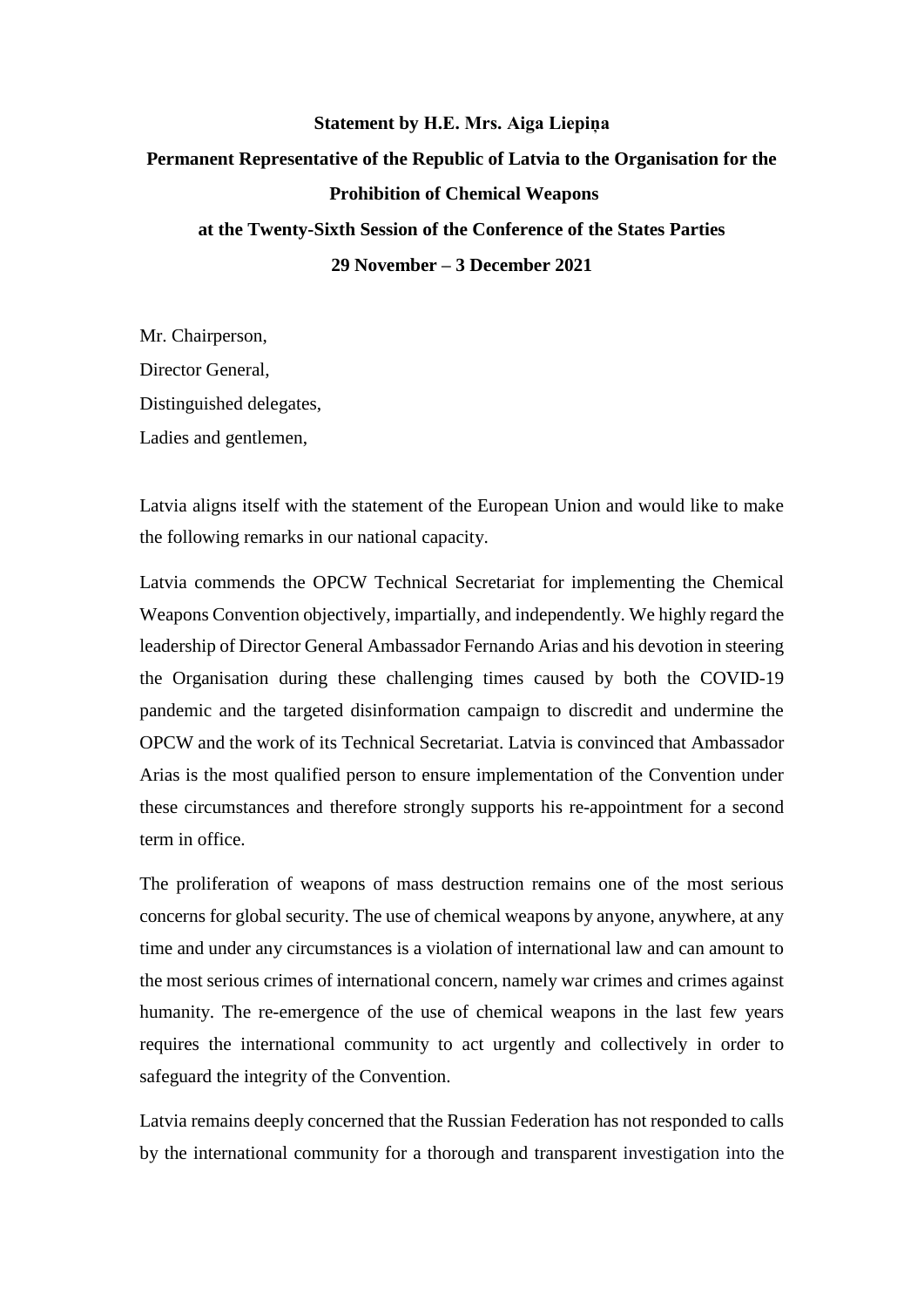assassination attempt on the Russian opposition politician Mr. Alexei Navalny who was poisoned in Russia by a military chemical nerve agent of the "Novichok" group in August 2020. Latvia has strongly condemned the poisoning which was confirmed by laboratories in Germany, France, Sweden and the OPCW.

We call on the Russian Federation to fully cooperate with the OPCW to ensure an impartial international investigation, to disclose the circumstances of this chemical weapons attack in a comprehensive and open manner.

Impunity for the use of chemical weapons must not be tolerated. It is of high importance that those responsible for the assassination attempt on Mr. Navalny must be brought to justice. Latvia will support all efforts in this regard.

Latvia strongly condemns the use of chemical weapons by the Syrian Arab Air Force in Ltamenah in March 2017 and in Saraqib in February 2018, as concluded by the OPCW Investigation and Identification Team reports. Latvia welcomed the decision by the 25th Conference of the States Parties to the Chemical Weapons Convention of suspending the voting rights and privileges of the Syrian Arab Republic and considered it an appropriate response by the Conference to the clear violation of the core principles of the Convention by the Syrian Arab Republic.

Regrettably, the Syrian Arab Republic has not demonstrated its willingness to cooperate with the Organization since the adoption of the aforementioned CSP decision in April. On the contrary, we have witnessed steps taken by the Syrian Arab Republic to hinder the work of the Technical Secretariat in carrying out its mandate and in deploying. Syria has not yet declared the full extent of its chemical weapons programme or returned to full compliance of the Convention. Therefore, Latvia urges the Syrian Arab Republic to engage in good faith with the Technical Secretariat, to provide all relevant documents and information in order to update its initial declaration and redress gaps and inconsistencies, and to grant visas for all OPCW personnel in a timely manner, in accordance with its obligations under the Convention and UNSC Resolution 2118.

Latvia is one of co-sponsors of the draft decision "*Understanding regarding the aerosolized use of central nervous system-acting chemicals for law enforcement purposes*". Aerosolized CNS-acting chemicals shall not be used for offensive purposes